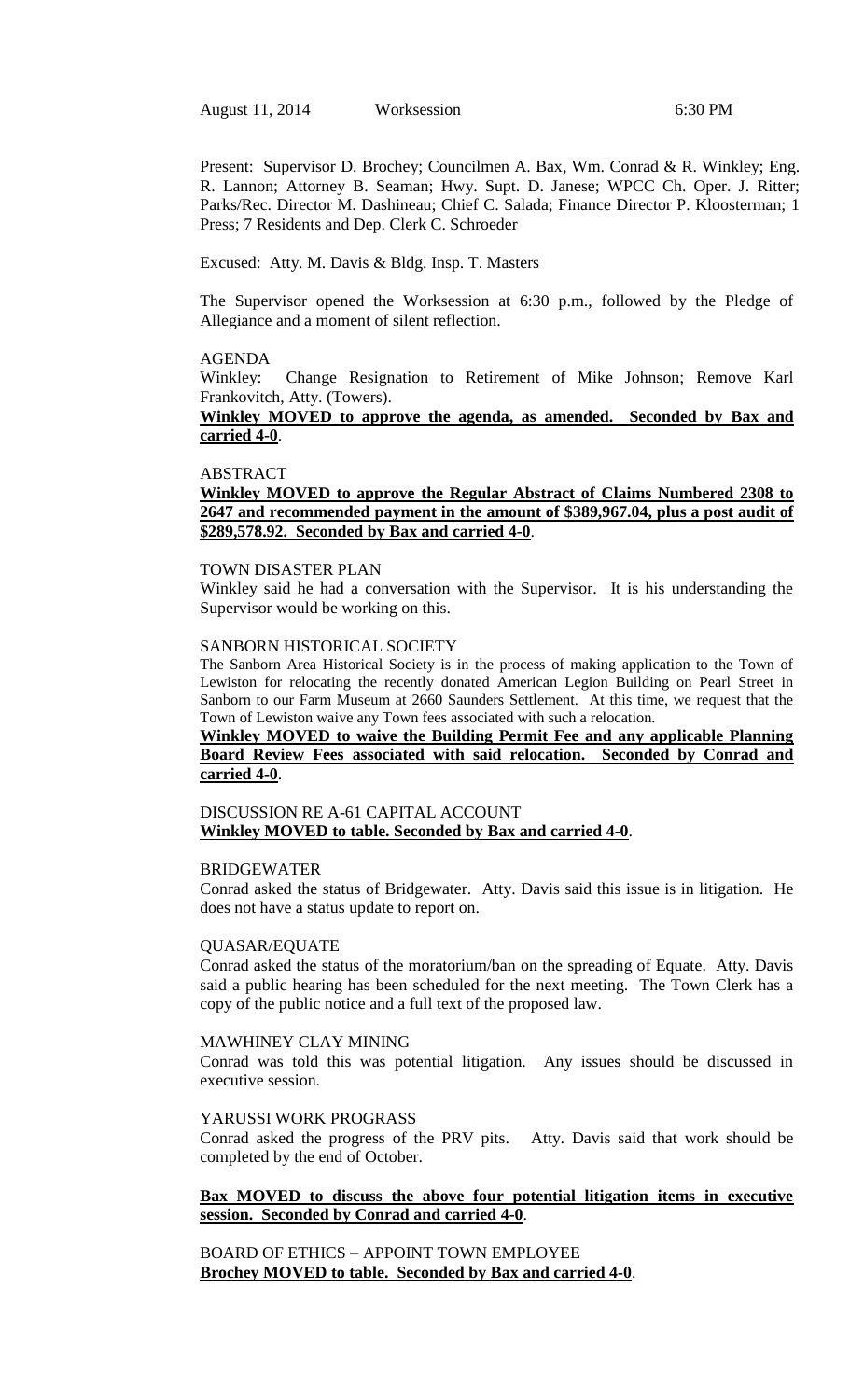## BOARD & COMMISSIONS

The Supervisor said he needs to appoint a liaison to the various Boards/Commissions now vacant due to the resignation of former Councilman Mike Marra. After some discussion, the following appointments were considered:

Building Inspector – Conrad Lewiston Council on the Arts – Conrad Library – Bax Lower Niagara River Region Chamber – Winkley Parks & Recreation Advisory Committee – Bax Police Commission – Winkley Sanborn Business Profession Assoc. – Winkley Seniors – Bax

Also, Conrad said he would assume the liaison appointment for the Zoning Board of Appeals in place of Bax.

## **Bax MOVED for approval of the aforementioned appointed liaisons, Seconded by Conrad and carried 4-0**.

## RETIREMENT NOTIFICATION

The Supervisor read the following memo submitted by Michael A. Johnson:

As we discussed earlier this year, I have submitted my paperwork for retirement to commence August 25, 2014. I will continue to work for the Town Board until August 22, 2014 which will be my last day of employment.

I thank the Town Board for their support over the past five (5) years. I am grateful and feel privileged to have represented the residents of Lewiston for 14 years as a Councilman. I will be available anytime to answer any questions or to assist you with any information from my past years.

## **Winkley MOVED to accept Johnson's retirement, with regret. Seconded by Bax and carried 4-0**.

Bax and Winkley conveyed their sincerity to Mr. Johnson for his service to the Town.

## HIGHWAY/DRAINAGE ISSUES

1) Drain line on Chicora: This matter was discussed at the July worksession after a contractor complained of hitting a drainage line on Chicora Drive because it was not in the easement as it should have been. Janese said it would not be that expensive to fix as far as materials go. The pipe was put in the wrong spot. It's an 8-inch pipe. It's the Town's responsibility to fix it.

## **Bax MOVED to authorize the Janese to replace the drainage line, subject to the Engineer's review. Seconded by Winkley and carried 4-0**.

2) Surplus Equipment: Janese said he has a chipper that is over 20-years old that he would like to trade-in; however, something happened where the hour meter had been taken out of the machine some time ago. The hour meter is similar to that of an odometer in a car, he said. We don't know if 50,000 hours are on it or 500,000 hours. It's been used extensively. No one would give us a trade-in, only because of the fact that no one knows how many hours are on it. The gentlemen who does our tree removal is interested in buying it. The quote was for \$2,400. That was the best offer we had. I told him \$2,500. I would like the Board to consider selling it to him or accept his offer of \$3,200 in credit towards tree removal, as there are a lot of older, diseased and dying trees in the Town. I will call the Niagara County Cooperative Extension to check out the trees before they are removed. I want to make sure I'm not spending money on a tree that can somehow be saved.

Atty. Seaman said the chipper should be declared as surplus equipment and sold in a reasonable manner with a reasonable return on it. There is no requirement that it be in an auction scenario if it is declared surplus. He recommended the Highway Supt.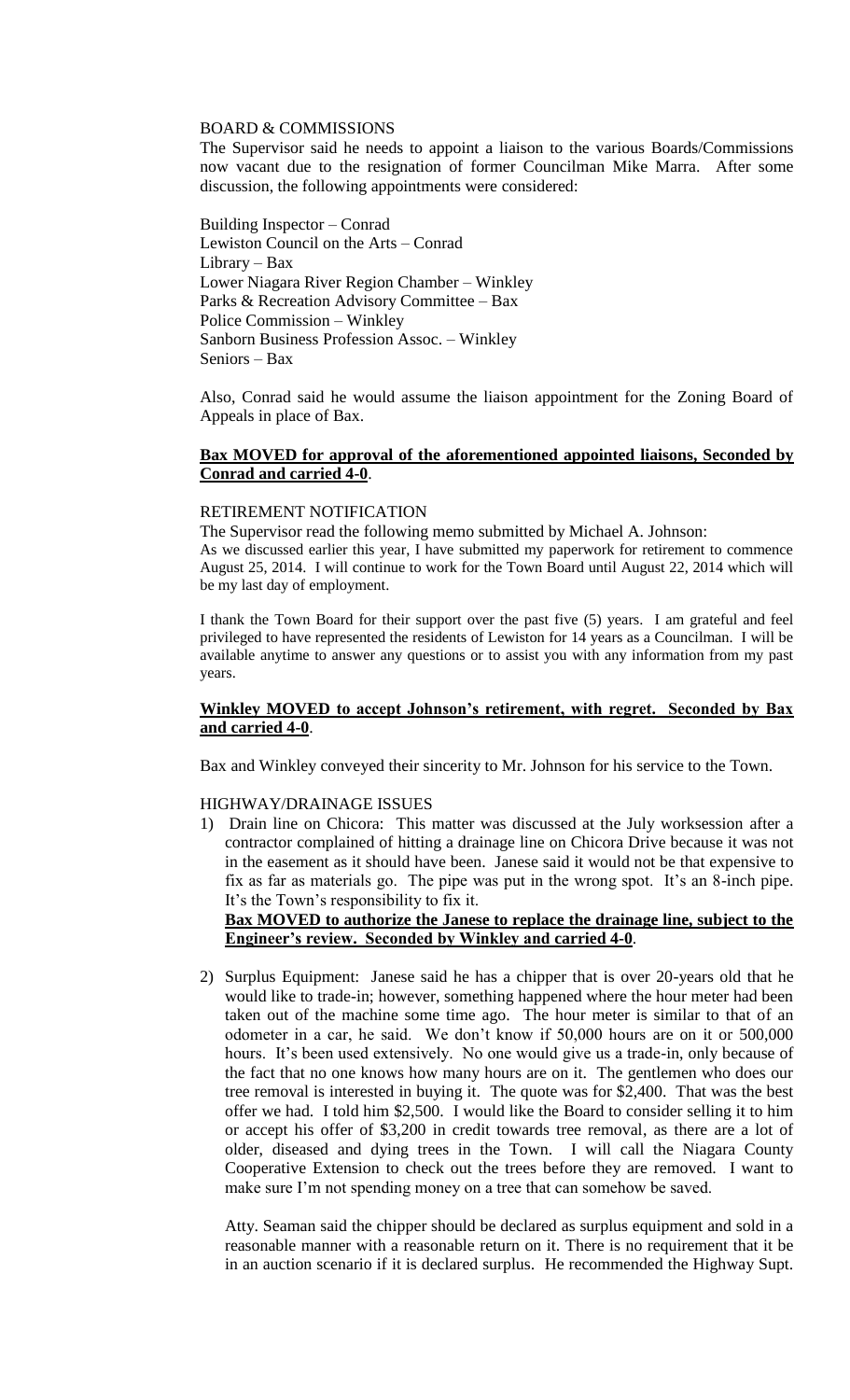obtain a record of the trade-ins that were offered should the Highway Dept. be audited.

## **Bax MOVED to declare the old chipper at the Highway Garage as surplus equipment. Seconded by Winkley and carried 4-0**.

## **Bax MOVED to authorize the Highway Supt. to sell the Morbark chipper to Woodchuck Tree Service for \$2,500 as surplus equipment. Seconded by Winkley and carried 4-0**.

- 3) Riverwalk Sidewalks: Janese said he put together a cost estimate. He would defer this to Executive Session.
- 4) Greenspace: Janese said he is getting more and more complaints with issues of overhanging tree branches, poor drainage and stagnant water in the Town's greenspace areas. Bax recommended establishing an Ad-Hoc Committee consisting of himself, Supt. Janese and Councilman Conrad to discuss how to move forward with these issues.
- 5) Riverwalk Drainage: Janese said he was under the impression that the camera work of the pipe would be completed shortly to determine the condition of the pipe and what the Town is going to have to do eventually install that drain line. The problem you have is beyond that. There is not a single area to put one pond or a ditch we can drain everything into. Basically, the developer built into an area that was marshy. There are large ponds that are stagnate. There is no source of water coming in and going out at the same time. Because of that you have water sitting in a pool, heats up and fills with algae and insects. Those, in my opinion, have to be filled, as part of the project. Once you do that, then you can figure out some way to get this water to move the length of Riverwalk to get it into a drain that we can install. Right now, even if you were to put in a channel or a ditch, there is nowhere for the water to go. By installing the 2" pipe, this will be a means to solve the problem but it's not the solution. There would still be standing water in the fields. As far as the installation of the line, that's going to be the simplest part of this. Even at that, you're going to have to bring in heavy equipment and a lot of fill if you want to eliminate those ponds. It's much too time intensive for us to take our entire staff and put it there for three months. It should be the contractor's responsibility to do that.
- 6) Muckland Pumps: Janese asked the Board's permission to remove the damaged pump and send it out to a manufacturer in either Rochester or Syracuse and let them assess it. Rather than invest a tremendous amount of money, we can upgrade the motor and re-build it for \$30,000 - \$40,000. That may be the way to go. I would put a set of controls on these pumps. Janese said he would contact both manufacturers to give him a cost to assess the pump.

The Engineer asked to comment. At the last Board meeting, Lannon said he was authorized to undergo a design, which he took as an expedited procedure because of the state of the pump. Going with a base bid, new motor starters, new bar rack, and new level controls. The alternate item being a second pump. Lannon said they have already invested engineering to get to this point. If you want me to stop, I'll stop. I just don't know which way you want to go. I don't want there to be any, who's doing what?

Bax: Bob, is there critical engineering that's going to be done between now and our next meeting?

Lannon: It would have been fully designed and ready for advertisement.

Winkley said he was under the impression that the pump that is down isn't worth fixing. Isn't that what I heard? The Dep. Supervisor said that was what they were told. That it was unfixable.

Janese: If we send it in for a total re-build that's a different ballgame. Let's stop the engineering for now until I get a price on a total re-build.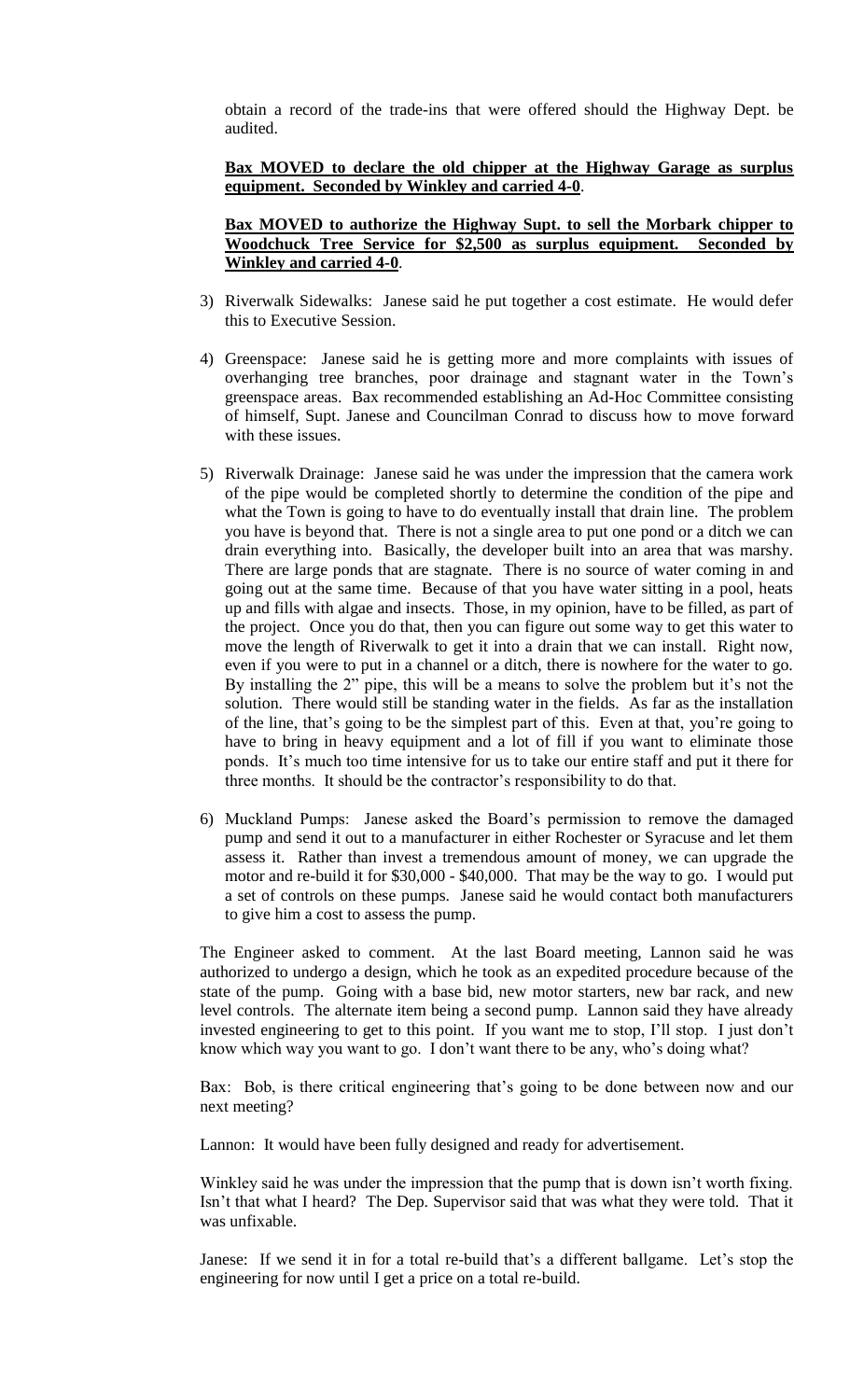**Bax MOVED to authorize the Highway Supt. to make contact with a manufacturer either in Rochester or Syracuse to evaluate the downed pump and to report back to the Board. Seconded by Winkley and carried 4-0**.

The Engineer was instructed to hold off on any further engineering pertaining to the pump until the next meeting.

#### LEASE TRANSFER FOR MINI EXCAVATOR

# **Bax MOVED to table until the numbers are finalized. Seconded by Winkley and carried 4-0**.

## CHANGE TO TOWN POLICY MANUAL **Bax MOVED to table the request from the Highway Supt. to change the Town's Policy Manual until he has time to review it. Seconded by Winkley and carried 4-0**.

## PAVING UPDATE

The Highway Supt. said the base on Moore Road will have to be re-built. This will cost about \$125,000. This won't be done until the end of September. They won't be able to put the top on it this year. They will instead put oil and stone chip on it. This will keep the road from deteriorating. Moore Road, Janese said, did not fail for any other reason than it was not maintained. For every dollar you don't spend it will be \$20 you'll have to spend going forward.

#### SWANN ROAD DRAINAGE ISSSUE

The Highway Supt. said they are getting more and more requests from people who have deep ditches in front of their houses that they would like filled in.

Bax said there used to be a Town policy where the resident would buy the pipe and the Highway Dept. would install it. Janese believed that to be changed as a result of the Comptroller's report. We agreed not to install any pipe unless it was a general benefit to the Town. The Board has to decide that, not me. The only thing I will caution you with is there is more than one deep ditch in Town. If you do one, perhaps you wind up doing all.

Bax suggested developing a drainage policy for front yard drainage issues. Janese said he would help design it.

Former Finance Officer Mike Johnson said the State Comptroller was concerned because the Town was not charging for labor to put in the pipe. The State Comptroller's office recommended establishing a Town-wide drainage area.

Atty. Seaman said it still comes down to whether it's a Town-wide benefit or a benefit to one person. That is the determination he has to make.

Bax said maybe they could establish a stipend for labor.

## ASSESSOR – PERSONNEL

The Clerk read the following memo from Assessor Linda Johnson:

I regret to have to notify the Town Board that Molly Penale's last day of employment with the Town of Lewiston will be September 8, 2014. I am presently working with the Niagara County Civil Service Agency to find a replacement from the updated Civil Service job listings for the Assessor Clerk position.

Letter received and filed.

## DIRECTION FOR TOWN BOARD VACANCY **Winkley MOVED to advertise for applications for the vacancy on the Town Board. Seconded by Bax and carried 4-0**.

# SENIOR VAN